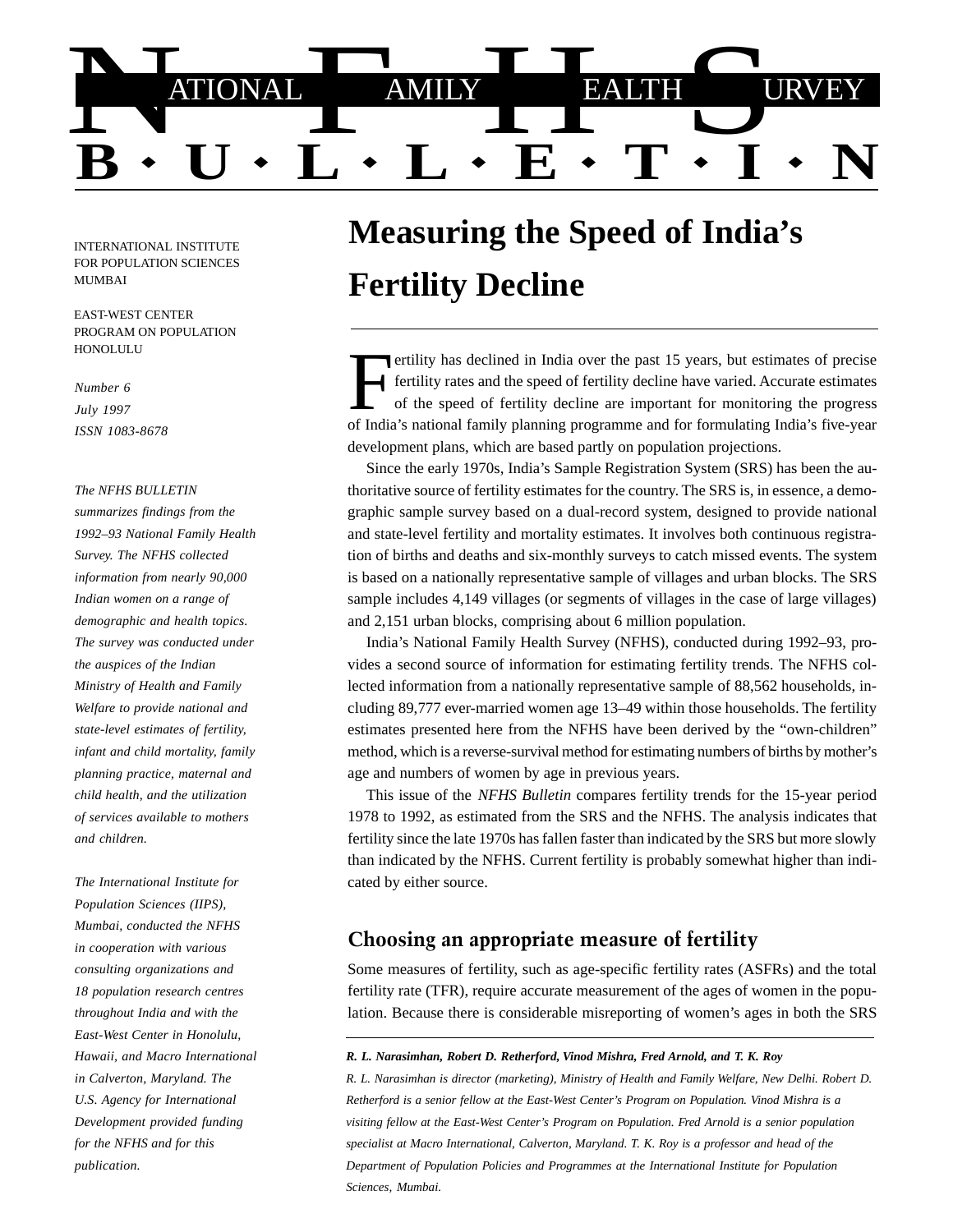**Table 1. NFHS and SRS estimates of the general fertility rate, India, 1978– 92 (births per 1,000 women per year)**

| Time period | <b>NFHS</b> | <b>SRS</b> | <b>NFHS/SRS</b> |
|-------------|-------------|------------|-----------------|
| 1988-92     | 124         | 12.4       | 1.00            |
| 1983-87     | 159         | 140        | 1.14            |
| 1978-82     | 167         | 140        | 1.19            |
| 1978-92     | 148         | 134        | 1.10            |

and the NFHS, this analysis is based mainly on another measure of fertility that is less sensitive to age misreporting: the general fertility rate (GFR), calculated as annual births divided by the mid-year population of women age 15–49. The estimated mid-year number of women age 15–49 is biased by age misreporting only to the extent that women are moved across age boundaries at 15 and 50. Bias from this source is small because the number of transfers across these boundaries is small compared with the total number of women in the 15–49 age group.

### Comparing fertility estimates

Table 1 compares general fertility rates estimated from the SRS and the NFHS for three five-year periods between 1978 and

1992 (1978–82, 1983–87, and 1988–92) and for the entire 15-year period. Trends for single calendar years are shown in Figure 1. The NFHS estimates in the figure are three-year moving averages of single-year estimates. To some extent, these moving averages smooth irregularities in the singleyear estimates that stem from misreporting of children's ages.

The general fertility rates estimated from the two sources agree quite well for the most recent five years, 1988–92, but diverge sharply further back in time. As shown in Table 1, moving backward over the three five-year periods, the ratio of general fertility rates estimated by the NFHS and the SRS increases from 1.00 to 1.14 to 1.19. For the 15-year period as a whole, the general fertility rate estimated from the NFHS is 10% higher than the rate estimated from the SRS. How shall we interpret this?

## SRS: Evidence of birth underregistration

There may be some underregistration of births in the SRS, which would result in fertility estimates that are too low. One way to check for this bias is to look at recorded sex ratios at birth.

In the absence of large-scale sex-selective abortion, the sex ratio at birth should



**Figure 1. Trends in the general fertility rate, India, 1978–92 (births per 1,000 women per year)**

fall in the range of 105 to 107 male births per 100 female births. Because of the high degree of son preference in India, household heads (or other household informants) are more likely to omit female births than male births when interviewed by the SRS. If such omissions are frequent, the estimated sex ratio at birth should be higher than 107.

Indeed, according to the Registrar General, India (1997) the sex ratio at birth reported by the SRS for the period 1981–90 was 110—well above the expected level. This indicates that there was substantial underregistration of female births.

Unfortunately, it is not possible to determine whether the sex ratio at birth recorded by the SRS has declined over time, indicating improvements in registration completeness, because the Registrar General has not published annual estimates. Evaluation studies conducted by the Office of the Registrar General provide evidence that births are, in fact, underregistered in the SRS and that birth registration completeness has improved over time, from 96.8% in 1980–81 to 98.2% in 1985 (Registrar General, India, 1988). However, the extent of underregistration may have been much greater in earlier years than these evaluation studies indicate. An improvement in the registration of births over time would make any decline in fertility over the same period appear slower than it actually was.

### NFHS: Evidence of birth displacement and omission

Sex ratios at birth derived from the NFHS were virtually constant over the 15-year period covered by Table 1 and Figure 1. For India as a whole, the NFHS reported a sex ratio at birth of 106.3 for 1987–91, 106.3 for 1982–86, and 106.6 for 1977– 81. For 1972–76 the ratio is also 106.6. These values are all within the expected range (IIPS, 1995, p. 325).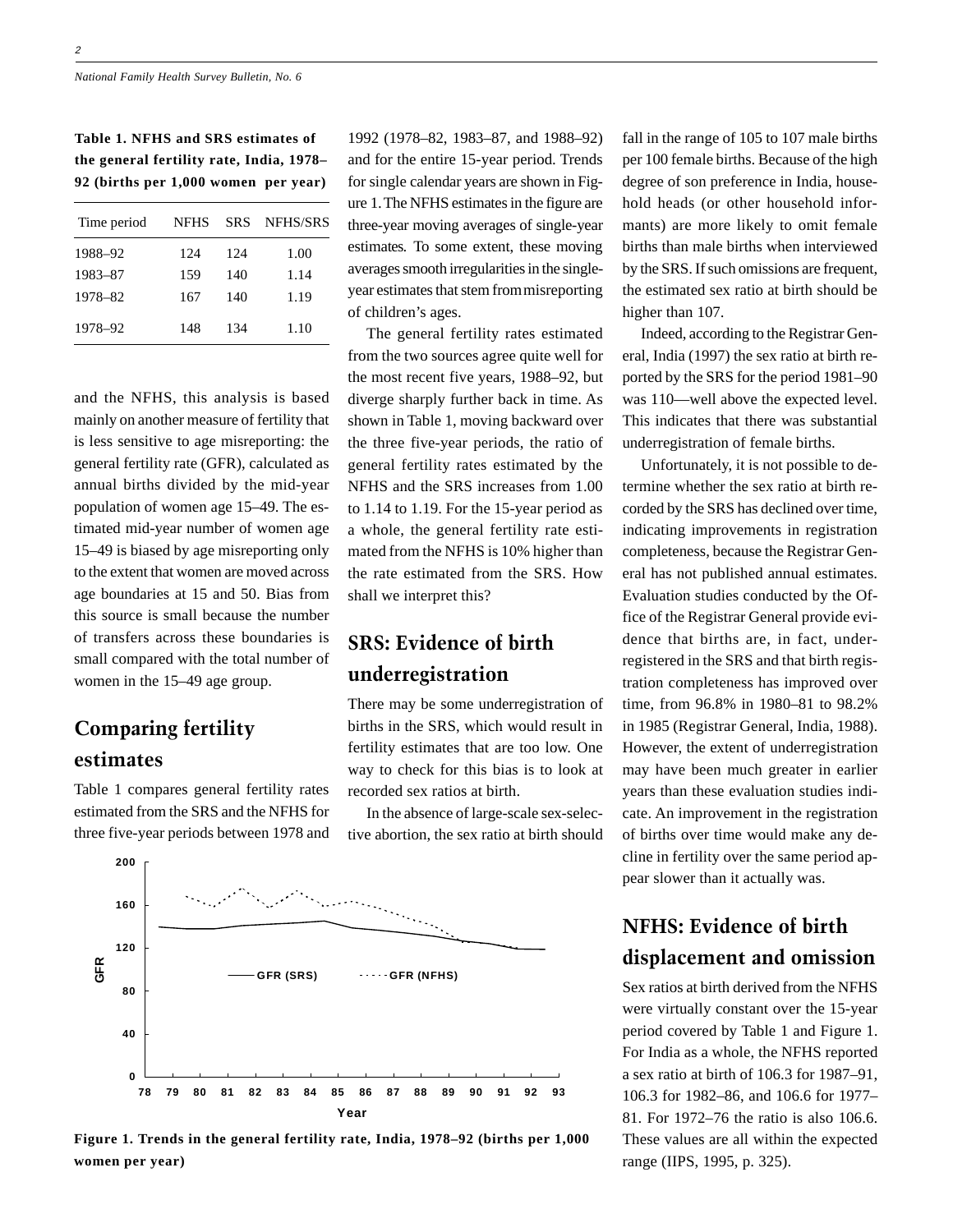3

Although the trend in sex ratios at birth suggests that the NFHS data are of good quality, there is nevertheless a pattern of misreporting children's ages that produces a series of artifactual peaks and troughs in estimated numbers of births for any given year. In the NFHS, annual estimates of past births correspond to children of a particular age at the time of the survey. For example, births in the year before the survey correspond to children age 0 (i.e., below age 1), births during the second year before the survey correspond to children age 1, and so on. If children are overreported at some ages and underreported at others, there will be peaks and troughs in the estimated fertility rates for the corresponding years before the survey. This problem does not arise in the SRS, because births are registered when they occur.

Some of this overreporting and underreporting at particular ages occurs because of heaping on preferred ages, most notably in the NFHS at ages 5, 8, 10, and 12. In addition, some interviewers were undoubtedly occasionally motivated to leave out a child below age 5, or to assign an age of 5 or higher to such a child, in order to avoid having to ask a large block of extra questions pertaining only to young children (those born since 1 January of the fourth year before the survey). This kind of intentional omission and displacement of births by interviewers, to the extent that it occurred, would be unrelated to son preference and thus would not be revealed by trends in the sex ratio at birth.

Table 1 and Figure 1 suggest that this kind of intentional omission and displacement occurred. The sharp increase in the general fertility rate from the most recent five-year period (1988–92) to the previous period (1983–87) suggests that interviewers omitted some more recent births or displaced them to the earlier period. Some of this displacement may have occurred because of a tendency to heap children's ages on age 5. A tendency to heap ages on age 10 has the further effect of shifting births from the second to the third five-year period before the survey. This would offset some of the displacement of births from the first to the second period, reducing the inflation in the general fertility rate for 1983–87 but contributing to inflation for the period 1978–82.

As shown in Table 1, the ratio of general fertility rates estimated by the NFHS and the SRS increases from 1.00 in 1988– 92 to 1.14 in 1983–87 and 1.19 in 1978– 82. It seems likely that birth registration in the SRS improved much too gradually to account for these abrupt changes.

The jump from 1.00 to 1.14 is also too great to be explained entirely by displacement of births in the NFHS. It suggests that the NFHS interviewers may have intentionally omitted some births that occurred during the most recent five-year period. If, indeed, the NFHS underestimated births for the five-year period just before the survey but overestimated births for the two previous five-year periods, then the fertility decline estimated by the NFHS would be more rapid than in fact it was.

### A look at contraceptive use rates

The trend in fertility can also be estimated using a third source of information, contraceptive use rates from family planning service statistics. The Ministry of Health and Family Welfare provides information on couple protection rates (CPRs) among currently married women age 15–49. In India as a whole, the couple protection rate increased from 23% in 1978 to 44% in 1992. The annual series of couple protection rates can be used to predict total fertility rates using a statistical model based on data from more than 90 countries around the world. The model is TFR = 7.2931 – 0.0700 CPR. The total fertility rate, defined as the number of children a woman would bear throughout her reproductive years at current age-specific fertility rates, is used here because a similar model is not available for the general fertility rate.

Figure 2 compares the total fertility rates predicted from couple protection rates and estimated by the SRS and the NFHS. As in Figure 1, the NFHS rates are three-year moving averages. The total fertility rates estimated from the SRS and the NFHS converge over time much like the general fertility rates shown in Figure 1. The total fer-



**Figure 2. Trends in the total fertility rate, India, 1978–92 (births per woman)**